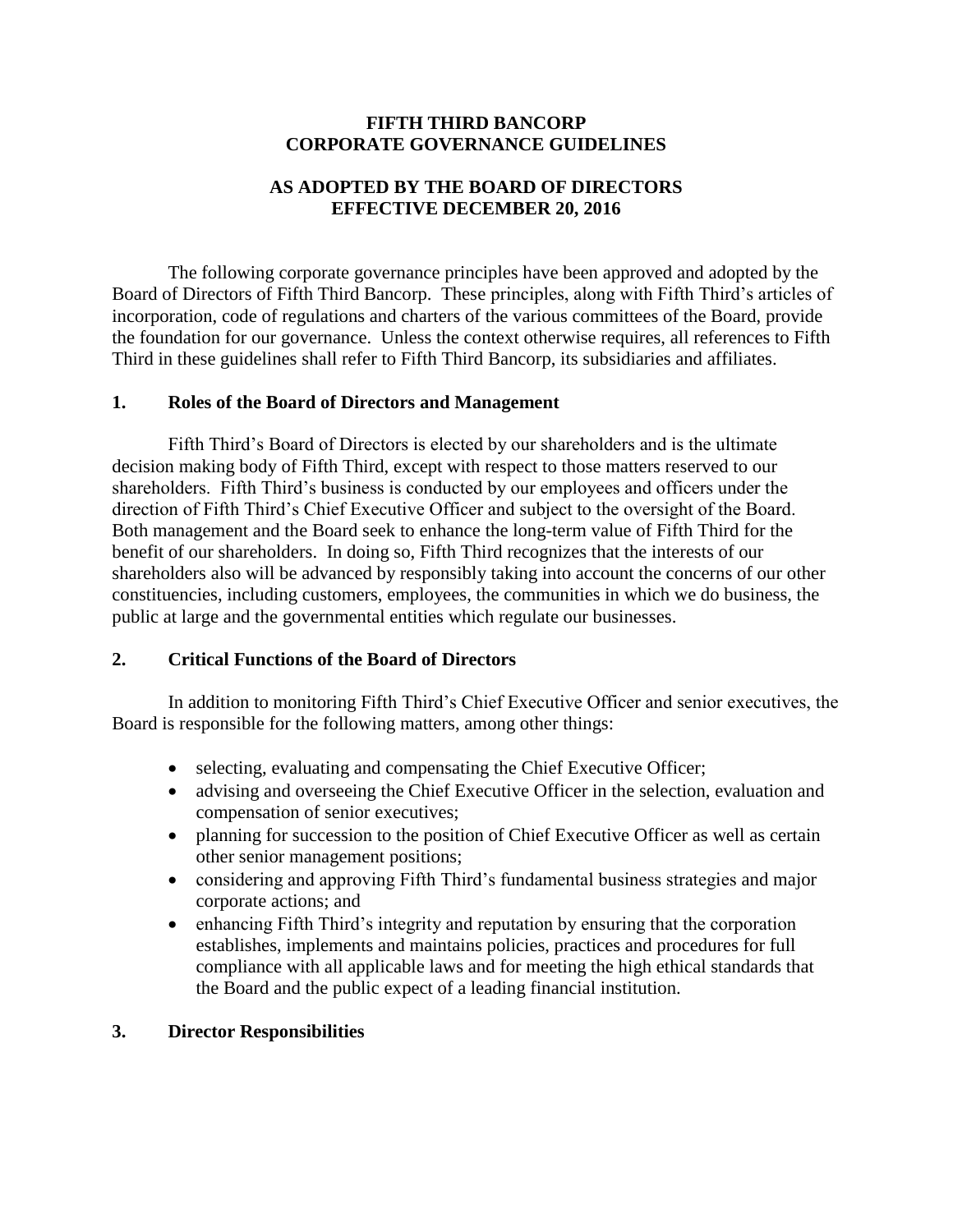The core responsibility of each Director is to exercise his or her business judgment in good faith to act in what the Director reasonably believes to be in the best interests of Fifth Third and our shareholders. In discharging this responsibility, Fifth Third requires that each Director shall:

- preserve the confidential nature of material information given or presented to the Board of Directors;
- disclose to the other Directors any potential conflicts of interest he or she may have with respect to any matter under discussion and, if appropriate, refrain from voting on such a matter;
- not serve as a director, officer or employee of any entity which is in competition with Fifth Third and not misappropriate any opportunity or asset belonging to Fifth Third for his or her direct or indirect benefit;
- consistent with the Board's belief that management speaks for Fifth Third, refer all inquiries from the press, institutional investors and others to the Chief Executive Officer or such other officers as required by Fifth Third's disclosure policies, provided, however, that a Director may, from time to time, meet or otherwise communicate with various third parties about Fifth Third but only with the knowledge and advance approval of management or if requested by management; and
- $\bullet$  establish a financial stake in Fifth Third by developing a meaningful ownership position in Fifth Third over time as is appropriate for the Director's personal financial circumstances.

# **4. Hedging Policy**

No Director or Executive Officer may engage in speculative trading or hedging strategies with respect to Fifth Third Bancorp securities:

- No engagement in day trading or short selling of Fifth Third Bancorp securities
- No engagement in transactions in any derivative of Fifth Third Bancorp securities, including buying and writing options
- Executives are restricted from buying Fifth Third Bancorp securities on margin or using Fifth Third Bancorp securities as collateral for a loan

# **5. Director Qualifications and Selection Process**

*Integrity, Values and Experience.* Each Director should possess the highest personal and professional ethics and integrity, and be devoted to representing the interests of Fifth Third and our shareholders. A Director must be willing to devote sufficient time to carrying out his or her duties and responsibilities effectively. Fifth Third seeks to have a Board of Directors representing diverse experiences in business, government, education, technology and in various areas relevant to our businesses. Fifth Third also will consider the diversity, age, skills and other factors relevant to a Director's overall qualifications in determining a combination of Directors that will best serve the needs of the Board and Fifth Third.

*Independence.* Fifth Third's Board of Directors shall at all times be comprised of no less than a majority of Directors who meet the criteria for independence required by the Nasdaq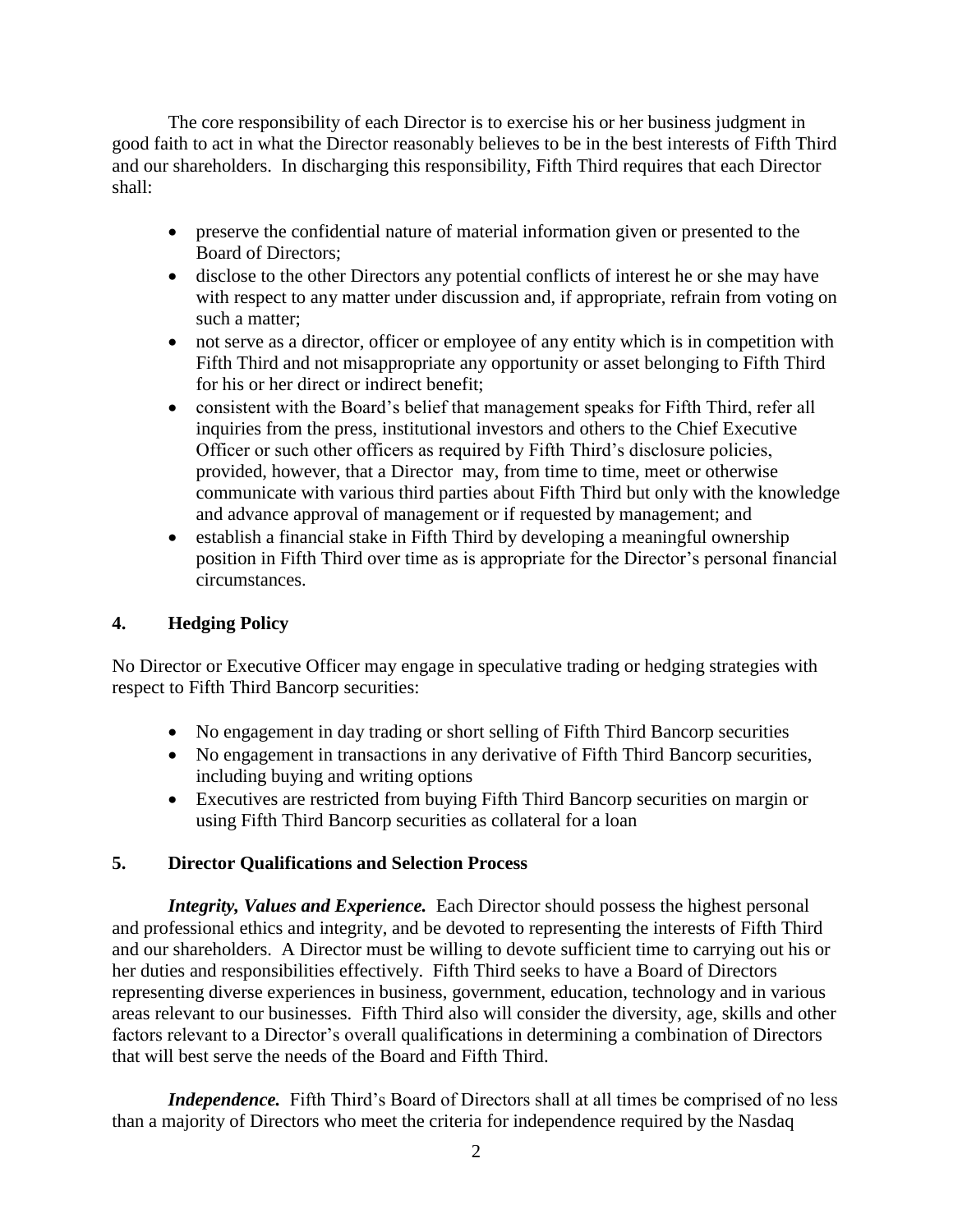National Market or principal stock exchange upon which our common stock is traded. The Nominating and Corporate Governance Committee of the Board of Directors is responsible for reviewing the qualifications and independence of the members of the Board and its various committees on a periodic basis as well as the composition of the Board as a whole.

*Nominations.* Nominations for Directors will be made by the Nominating and Corporate Governance Committee in accordance with the policies and principles in its charter. Shareholders may propose nominees for election at Fifth Third's annual meeting of shareholders for consideration by the Nominating and Corporate Governance Committee upon submitting the names and qualifications of such persons to the Committee no later than December 31 of any year. Submissions must be made to the Committee c/o Fifth Third Bancorp, Secretary, 38 Fountain Square Plaza, Cincinnati, Ohio 45263. Upon the nomination by the Committee, the Board may fill any vacancies that occur on the Board between annual shareholder meetings. In most cases, the Chairman of the Board of Directors and the Chairman of the Nominating and Corporate Governance Committee jointly should extend the invitation to selected nominees to join the Board.

*Resignation for Majority Withhold Vote.* As long as cumulative voting is not in effect, in an uncontested election of Directors (*i.e.*, an election where the only nominees are those recommended by the Board of Directors), any nominee for Director who receives a greater number of votes "against" his or her election than votes "for" his or her election (a "Majority Withheld Vote") will promptly tender his or her resignation to the Chairman of the Board following certification of the shareholder vote.

The Nominating and Corporate Governance Committee will promptly consider the tendered resignation and will recommend to the Board whether to accept or reject the tendered resignation no later than 60 days following the date of the shareholders' meeting at which the election occurred (the "Shareholders' Meeting Date"). In considering whether to accept or reject the tendered resignation, the Nominating and Corporate Governance Committee will consider factors deemed relevant by the Committee members including, without limitation, the Director's length of service, the Director's particular qualifications and contributions to Fifth Third, the reasons underlying the Majority Withheld Vote (if known) and whether these reasons can be cured, and compliance with stock exchange listing standards and these Corporate Governance Guidelines.

The Board will act on the Nominating and Corporate Governance Committee's recommendation no later than 90 days following the Shareholders' Meeting Date. In considering the Nominating and Corporate Governance Committee's recommendation, the Board will consider the factors considered by the Committee and such additional information and factors the Board believes to be relevant. Following the Board's decision on the Nominating and Corporate Governance Committee's recommendation, Fifth Third will promptly publicly disclose the Board's decision whether to accept the resignation as tendered (providing a full explanation of the process by which the decision was reached and, if applicable, the reasons for rejecting the tendered resignation) in a Current Report on Form 8-K filed with the Securities and Exchange Commission.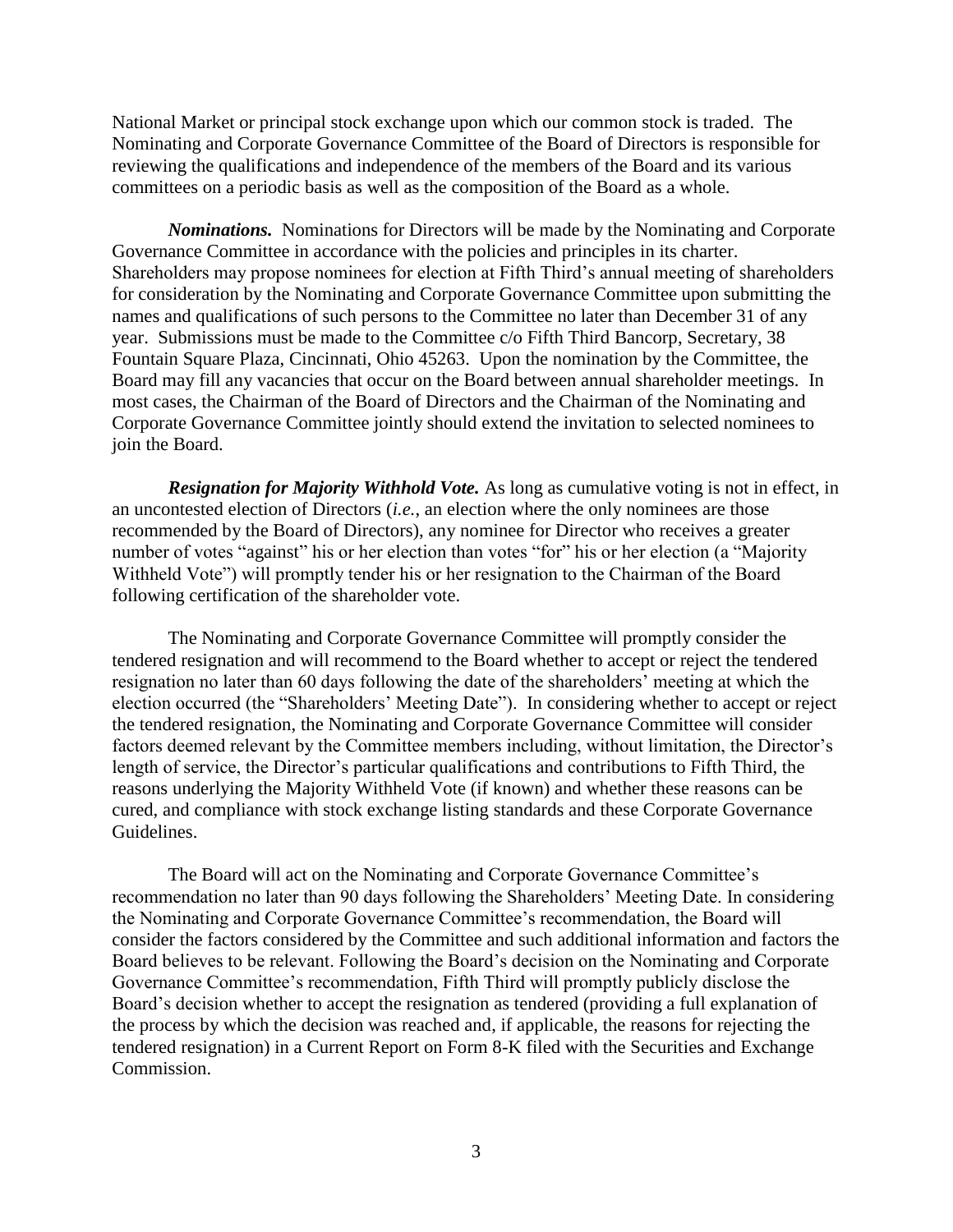If one or more Directors' resignations are accepted by the Board, the Nominating and Corporate Governance Committee will recommend to the Board whether to fill such vacancy or vacancies or to reduce the size of the Board.

Any Director who tenders his or her resignation pursuant to this provision will not participate in the Nominating and Corporate Governance Committee recommendation or Board consideration regarding whether to accept or reject the tendered resignation. If a majority of the members of the Nominating and Corporate Governance Committee received a Majority Withheld Vote at the same election, then the independent Directors who are on the Board who did not receive a Majority Withheld Vote (or who were not standing for election) will automatically be appointed a special Board committee solely for the purpose of considering the tendered resignations and will recommend to the Board whether to accept or reject them.

This Corporate Governance Guideline will be summarized or included in each proxy statement relating to an election of directors of Fifth Third.

*Material Changes in Qualifications; Retirement.* A Director who changes his or her principal occupation, position or responsibility held when elected to the Board of Directors should volunteer to resign from the Board. Although Fifth Third does not believe that it will be necessary in every instance that a Director who makes such a change should leave the Board, the Nominating and Corporate Governance Committee should be afforded the opportunity to review the appropriateness of continued Board service under the new circumstances and make a recommendation to the full Board of Directors. In addition, Fifth Third believes that a Director should not stand for reelection at the next annual meeting of shareholders at which the Director's term expires that follows his or her  $72<sup>nd</sup>$  birthday.

*Service on Other Boards of Directors.* A Director should advise the Chairman of the Board and the Chairman of the Nominating and Corporate Governance Committee in advance of accepting an invitation to serve as a director of another for-profit company. The Nominating and Corporate Governance Committee will review whether such board membership may unduly impact the ability of the Director to fulfill his or her responsibilities as a Director of Fifth Third and, if so, shall make a recommendation to the Board. Generally, a Director of Fifth Third should not serve on more than three other public company boards of directors.

*Chairman of the Board.* Fifth Third has no fixed policy with respect to the separation of the offices of Chairman of the Board and the Chief Executive Officer. We believe that this issue is part of the succession planning process, and that it is in the best interests of Fifth Third for the Board of Directors to make this determination from time to time when selecting a new Chief Executive Officer.

#### **6. Size of the Board of Directors, Terms and Term Limits**

The Board of Directors shall be composed of fifteen (15) persons unless this number is changed by: (1) the shareholders in accordance with the laws of Ohio or (2) the vote of a majority of the Directors in office. The Directors may increase the number to not more than thirty (30) persons and may decrease the number to not less than ten (10) persons. Each Director shall serve a term of one year. Fifth Third does not believe we should establish term limits for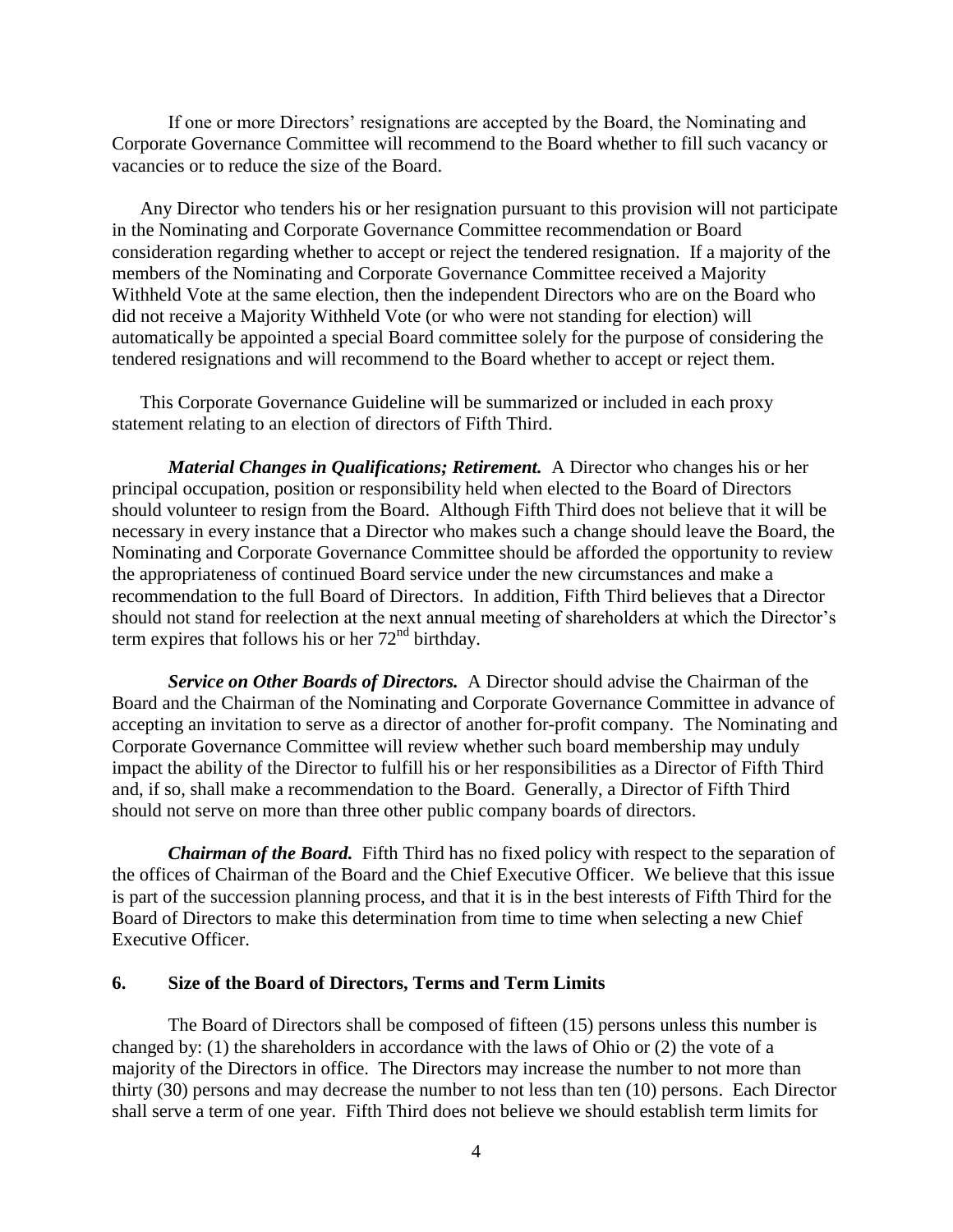our Directors. While term limits could help ensure that there are fresh ideas and viewpoints available to the Board, they have the disadvantage of losing the contribution of Directors who have been able to develop, over a period of time, increasing insight into Fifth Third and its operations and, therefore, provide an increasing contribution to the Board as a whole.

# **7. Meetings of the Board of Directors**

*Number of Meetings*. Fifth Third's Board of Directors will have no less than five scheduled meetings of the full Board of Directors each year. If necessary, the Board may have one or more special meetings during the year as circumstances may require.

*Attendance and Preparation.* Each Director is expected to attend all Board meetings and all meetings of committees on which the Director serves. A Director should notify Fifth Third's Secretary as soon as practical if he or she is unable to attend a meeting. Each Director is expected to spend the amount of time and effort needed, and to meet as frequently as necessary, to properly discharge their responsibilities. Information and data that are important to the Directors' understanding of the business to be conducted at a Board or committee meeting generally should be distributed in writing to the Directors no less than two business days before the meeting. Each Director should review these materials in advance of the meeting.

*Meeting Agendas.* The Chairman of the Board will establish the agenda for each Board meeting. At the beginning of each year the Chairman will establish a schedule of agenda subjects to be discussed during the year to the degree this can be foreseen. The Board of Directors will review Fifth Third's long-term strategic plans and the principal issues that we will face in the future during at least one Board meeting each year.Directors are encouraged to suggest the inclusion of additional items on the agenda. Whenever possible, we believe that it is desirable for such additional agenda items to be discussed with the Chairman of the Board or Secretary in advance of the meeting so that appropriate notice and materials relating to such item can be distributed to all Directors prior to the meeting, a Director may raise subjects for discussion at any Board meeting whether or not included within the formal agenda for that meeting.

*Executive Sessions of Independent Directors.* Executive sessions or meetings of those members of the Board of Directors who meet the then current standards of independence shall be held at least twice each year and more frequently if the independent Directors so desire. No members of Fifth Third management shall be present at such executive sessions. The independent Directors may meet in executive session completely separate from a scheduled meeting of the full Board of Directors or during a scheduled Board meeting upon first excusing all members of Fifth Third management from that segment of the meeting. The chair person at any such executive session shall be the Chairman of the Board of Directors (unless the Chairman is not an independent director), or, in the absence of the same, an independent director chosen by the other independent directors of the Board who shall also serve as the "Lead Director" in performing such other jobs as the independent directors may determine.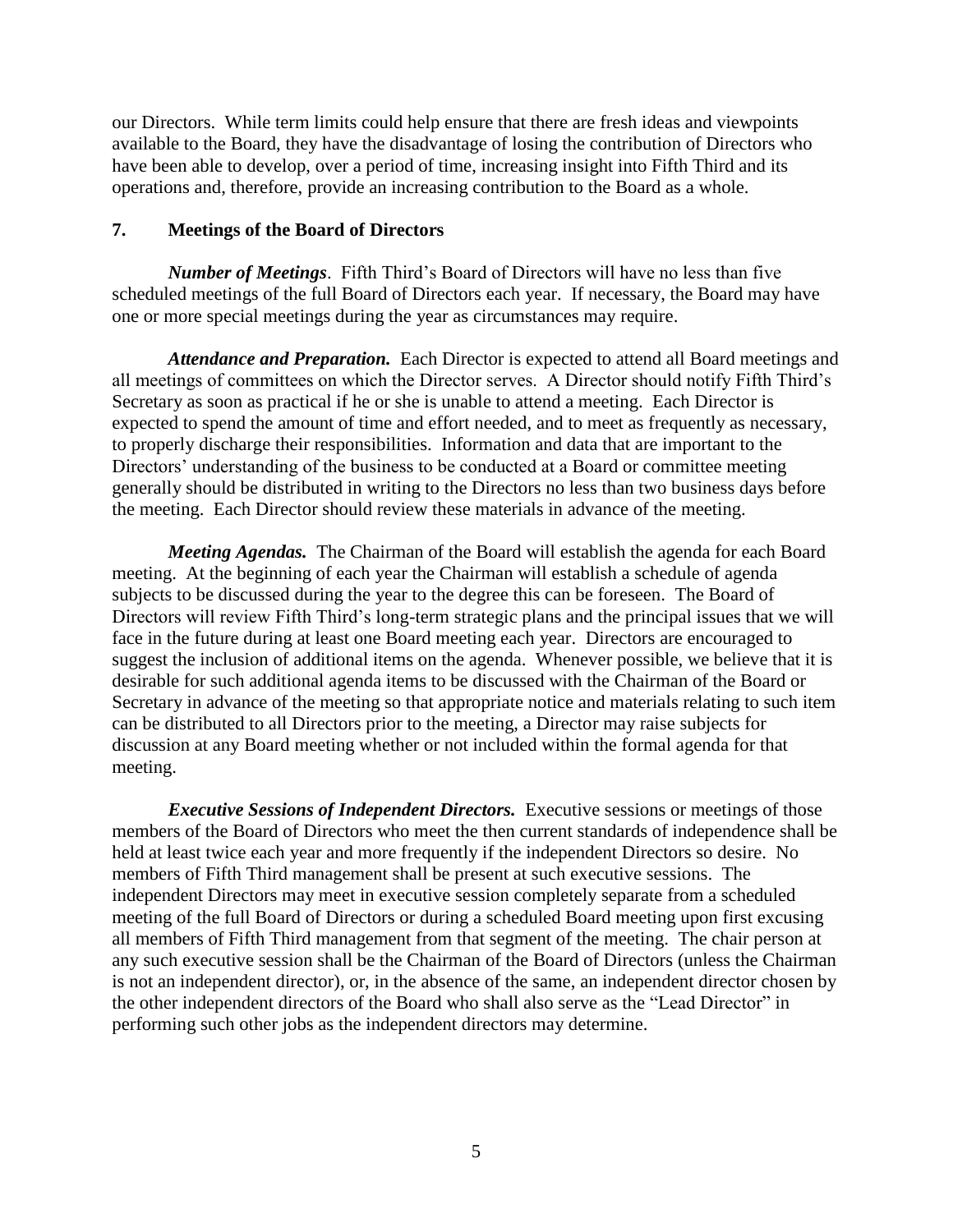#### **8. Board Committees**

*Standing Committees.* The Board will have at all times an Audit Committee, a Human Capital and Compensation Committee, a Nominating and Corporate Governance Committee, a Risk and Compliance Committee, and a Finance Committee. All of the members of these committees will be Directors who then meet the independence criteria then in effect and as established by the Nasdaq Global Select Market or the principal stock exchange on which Fifth Third common stock is then traded, other than the Finance Committee. The Board of Directors may create additional standing and ad hoc committees as deemed appropriate from time to time. Consideration will be given to rotating committee members periodically, but the Board does not feel that rotation should be mandated.

*Committee Charters.* Each Board committee will have its own charter. Each charter will set forth the purposes, goals and responsibilities of the committee as well as certain specific qualifications for committee membership and procedures for committee member appointment. Each charter will address the nature of items that, and the frequency with which, the committee will report to the full Board of Directors. Each charter will require the committee to annually evaluate its own performance.

*Committee Meetings and Agendas.* The chairman of each Board committee, in consultation with the committee members and Fifth Third's Chief Executive Officer and senior executives, will determine the frequency and length of the committee meetings consistent with any requirements set forth in the committee's charter. The chairman of each committee, in consultation with the appropriate members of the committee and senior executives, will develop the committee's agenda for each meeting. At the beginning of the year each committee will establish a schedule of agenda subjects to be discussed during the year, to the degree these can be foreseen, The meeting schedule for each committee will be furnished to all Directors.

*Engagement of Advisors.* The Board and each committee have the power to hire at the expense of Fifth Third independent legal, financial or other advisors as they may deem necessary, without consulting or obtaining the approval of any officer of Fifth Third in advance. Directors are expected to use their best judgment in determining when such engagements are necessary and shall consider the qualifications and fees to be charged by such advisors when making their selection. The Board and/or the committee that engages such advisor(s) shall promptly notify Fifth Third's Secretary of such engagement so that the Secretary can confirm the independence of such advisor(s) and make the necessary arrangements for the payment of fees to such advisor(s).

*Dual Committees.* When deemed appropriate or necessary, a Board committee of Fifth Third Bancorp may perform the same services within the scope of its authority for any of Fifth Third's chartered bank subsidiaries or other subsidiaries that do not then have such a committee of its own. Committees acting in such dual capacities may meet simultaneously as committees of Fifth Third Bancorp and of the relevant subsidiary, though they should hold separate sessions if necessary to address issues that are relevant to one entity but not the other or to consider transactions or other matters where Fifth Third Bancorp and the relevant subsidiary may have different interests. In addition, any such committee should consult with internal or outside counsel if, in the opinion of the committee, any matter under consideration by the committee has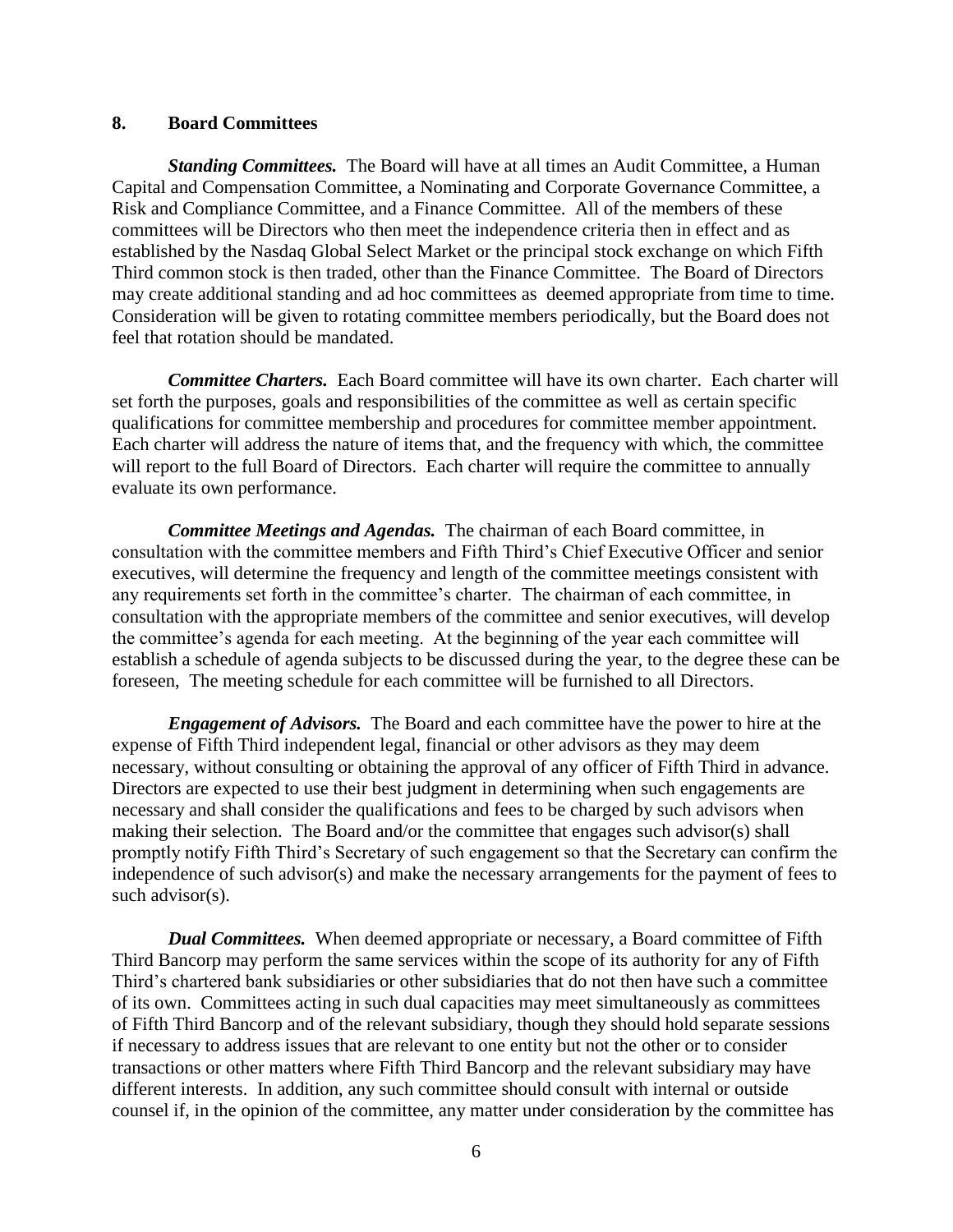the potential for any conflict between the interests of Fifth Third Bancorp and those of the subsidiary in order to ensure that appropriate procedures are established for addressing any such potential conflict and for ensuring compliance with Fifth Third's policies regarding Sections 23A and 23B of the Federal Reserve Act.

# **9. Non-Delegable Actions of the Board of Directors**

Fifth Third's Board of Directors may delegate responsibility for certain actions within the scope of the Board's authority to its committees or its officers to the extent such delegation is permissible by applicable law. Any such matters delegated to a committee of the Board must be within the scope of authority granted to such committee in its charter. Additionally, certain actions by subsidiaries of Fifth Third Bancorp may only legally require the approval of the board of such subsidiary and or its shareholders or officers. Notwithstanding any such delegation or legal requirement, the subsidiaries, committees and/or persons to whom such actions have been delegated shall report the status of such matters to the Board of Fifth Third Bancorp from time to time as directed by the Board.

Regardless of the legality or permissibility to do so, Fifth Third believes that the following matters may not be delegated outside the Board of Directors of Fifth Third Bancorp and must be addressed by the Board of Fifth Third Bancorp as a whole even if such matter involves only a subsidiary and not Fifth Third Bancorp itself:

- any matter which is required by applicable law to be acted upon by the Board of Directors or shareholders of Fifth Third Bancorp such as amendments to Fifth Third's articles of incorporation, issuances of shares, share repurchases, mergers and consolidations, and declarations of dividends;
- any waiver of Fifth Third's Code of Business Conduct and Ethics;
- any formation, acquisition or disposition of a bank;
- any acquisition or disposition involving potential consideration in excess of the lesser of \$10 billion or 10% of the assets of Fifth Third Bancorp (except for acquisitions of loans within the lending authority granted to management) or, regardless of size, requiring approval by Fifth Third Bancorp's shareholders;
- any reduction in force or layoff involving more than 10% of Fifth Third's employees;
- any contract or series of related contracts or amendments to the same not covered elsewhere in these guidelines with potential payment, or receipt, of funds in excess of \$500 million over the life of the contract;
- any capital expenditure potentially in excess of \$500 million; and
- settlements with potential payment, or receipt, of funds in excess of \$50 million (unless reimbursed by insurance).

Additionally, unless consideration by the whole Board of Fifth Third Bancorp is required above, Fifth Third believes that the following matters must be addressed by a committee of the Fifth Third Bancorp Board of Directors, even if such matter involves only a subsidiary and not Fifth Third Bancorp itself: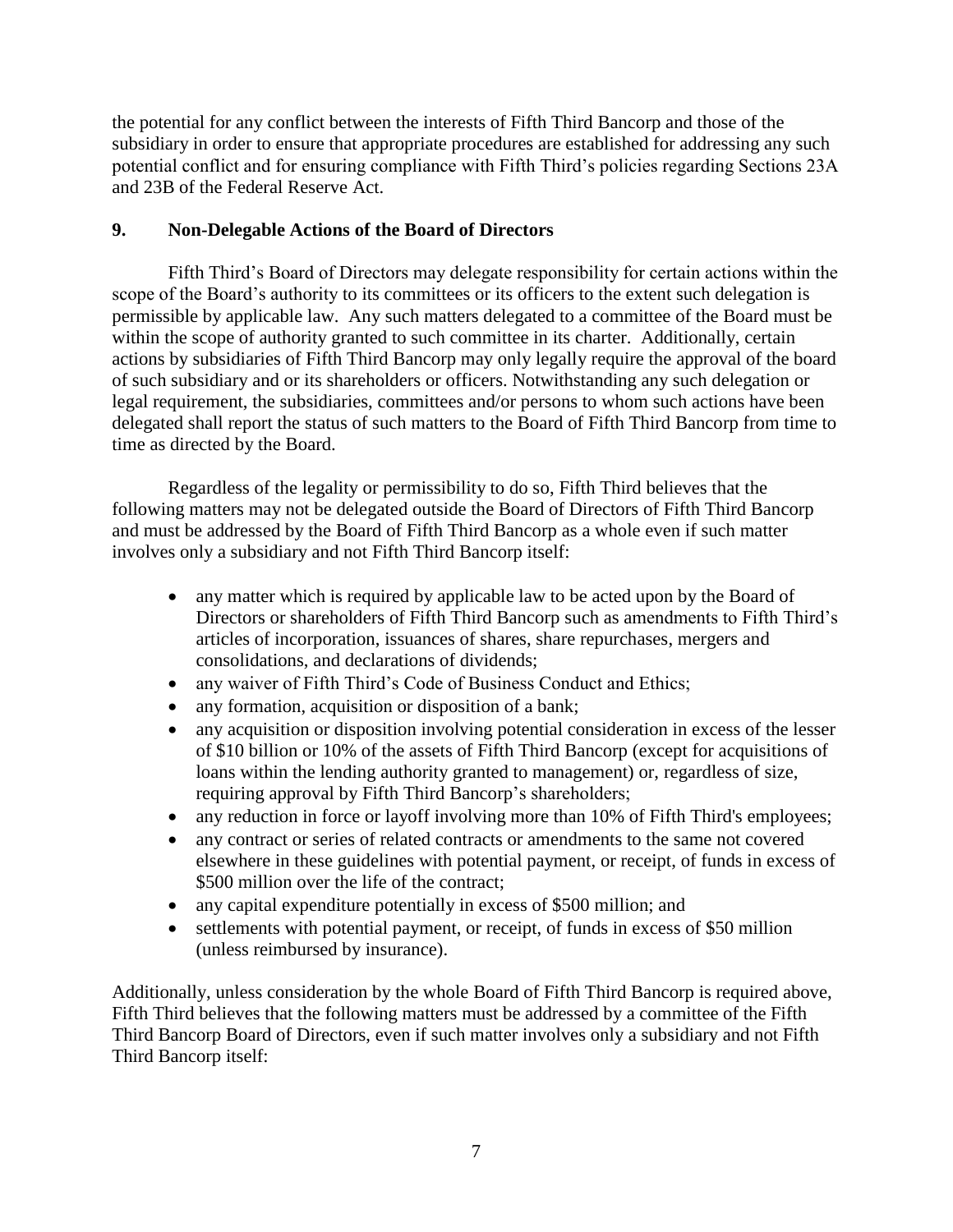- any acquisition or disposition involving potential consideration in excess of the lesser of \$1 billion or 1% of the assets of Fifth Third Bancorp (except for acquisitions of loans within the lending authority granted to management);
- incurring or guaranteeing debt or providing collateral for the same with an unaffiliated third party potentially in excess of the lesser of \$10 billion or 10% of the assets of Fifth Third Bancorp;
- any contract or series of related contracts or amendments to the same not covered elsewhere in these guidelines with potential payment, or receipt, of funds in excess of \$20 million over the life of the contract except those involving the making of loans in accordance with the lending authority granted to management or the provision of any other banking product in the normal course of business;
- any capital expenditure potentially in excess of \$20 million;
- settlements with potential payment, or receipt, of funds in excess of \$20 million (unless reimbursed by insurance); and
- employment contracts and arrangements with Executive Officers of Fifth Third Bancorp.

Additionally, the board of directors of a subsidiary of Fifth Third Bancorp or committees thereof must address the following matters that pertain to such subsidiary:

- any matter which is required by applicable law to be acted upon by the board of directors of such subsidiary such as amendments to its articles of incorporation, issuances of shares, share repurchases, mergers and consolidations, and declarations of dividends must be approved by the board of directors of such subsidiary;
- any formation, acquisition or disposition of a new subsidiary of that subsidiary must be approved by the board of directors of such existing subsidiary;
- any acquisition or disposition involving potential consideration in excess of the lesser of \$10 billion or 10% of the assets of the subsidiary (except for acquisitions of loans within the lending authority granted to management) or, regardless of size, requiring approval by the board of directors or shareholders of that subsidiary must be acted upon by the board of directors of such subsidiary, and any acquisition or disposition involving potential consideration in excess of the lesser of \$1 billion or 1% of the assets of the subsidiary (except for acquisitions of loans within the lending authority granted to management) must be acted upon by a committee of the board of directors of such subsidiary;
- incurring or guaranteeing debt or providing collateral for the same with an unaffiliated third party potentially in excess of the lesser of \$1 billion or 1% of the assets of the subsidiary must be acted upon by the board of directors of such subsidiary and other any incurrence or guarantee of debt or provision of collateral for the same with an unaffiliated third party must be acted upon by a committee of the board of directors of such subsidiary;
- any contract or series of related contracts or amendments to the same not covered elsewhere in these guidelines with potential payment, or receipt, of funds in excess of \$20 million over the life of the contract must be acted upon by the board of directors of such subsidiary except those involving the making of loans in accordance with the lending authority granted to management or the provision of any other banking product in the normal course of business;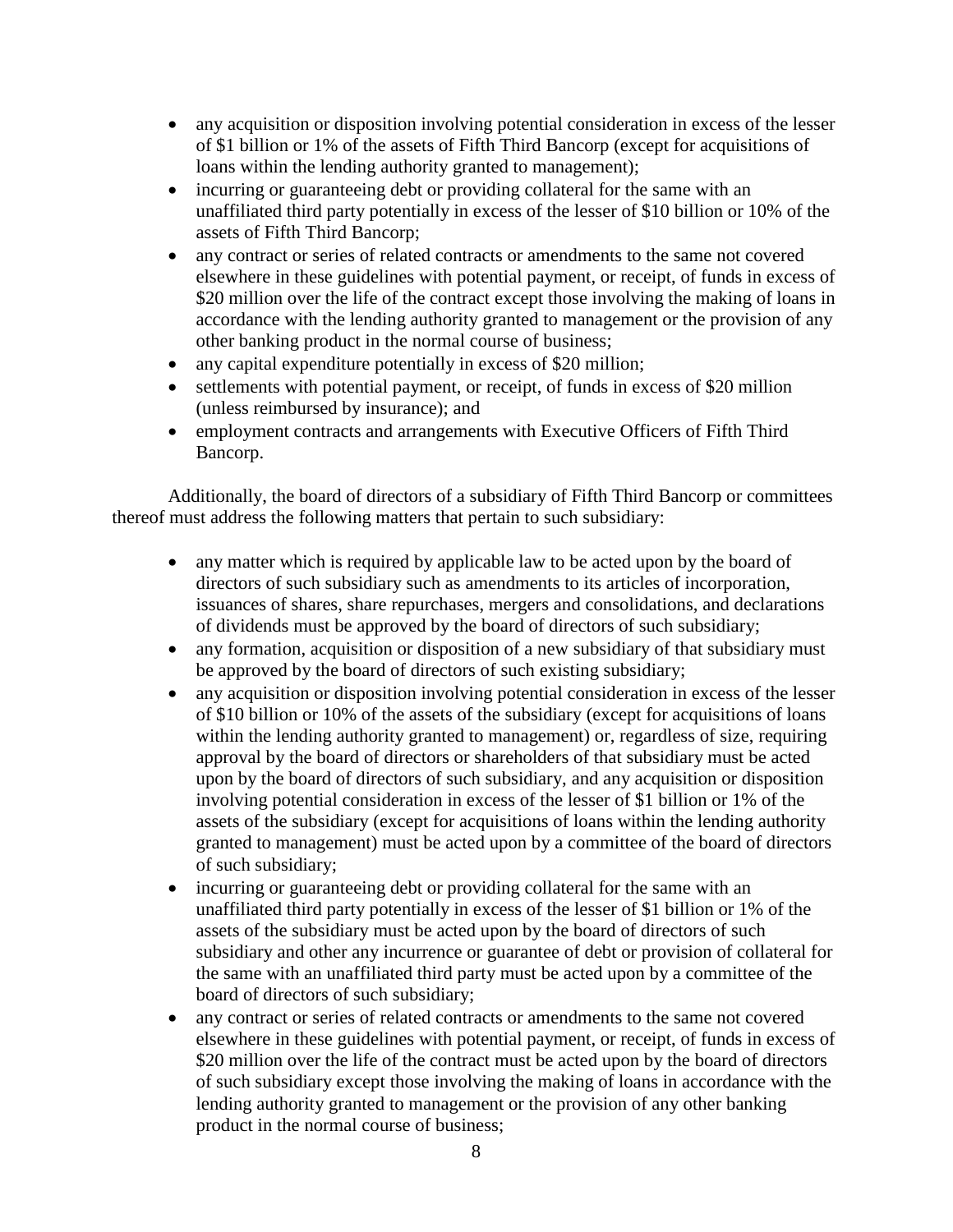- any capital expenditure potentially in excess of \$20 million must be acted upon by the board of directors of such subsidiary;
- settlements with potential payment, or receipt, of funds in excess of \$20 million must be acted upon by the board of directors of such subsidiary (unless reimbursed by insurance); and
- any agreement with regulatory authorities involving that subsidiary must be acted upon by the board of directors of such subsidiary.

Matters outside of those described above may be delegated to management of Fifth Third Bancorp and/or its subsidiaries and are subject to policies and authorities established by the same.

#### **10. Director Access to Officers and Employees**

*Contacts.* Directors shall have full and free access to officers and employees of Fifth Third. Any meetings or contacts that a Director wishes to initiate may be arranged through the Chief Executive Officer or Secretary. A Director will use his or her judgment to ensure that any such contact is not disruptive to the business operations of Fifth Third and will, to the extent not inappropriate, copy the Chief Executive Officer and Secretary on any written communications between a Director and an officer or employee of Fifth Third.

*Participation in Meetings.* In addition to the Chief Executive Officer, the Chief Financial Officer and Secretary, the Board of Directors welcomes regular attendance at each Board meeting of the appropriate senior executives of Fifth Third as shall be determined from time to time. If the Chief Executive Officer or any Director wishes to have additional Fifth Third personnel attend meetings on a regular basis, this suggestion should be brought to the Board for consideration.

## **11. Director Compensation**

The form and amount of Director compensation will be determined by the full Board of Directors on the recommendation of the Human Capital and Compensation Committee in accordance with the policies and principles set forth herein, in its charter and any exchange or other applicable rules. The Human Capital and Compensation Committee will conduct an annual review of Director compensation. The Board of Directors and the Human Capital and Compensation Committee will consider that the independence of Directors may be jeopardized if Director compensation and perquisites exceed customary levels, if Fifth Third makes substantial charitable contributions to organizations with which a Director is affiliated, or if Fifth Third enters into consulting contracts with (or provides other indirect forms of compensation to) a Director or an organization with which the Director is affiliated.